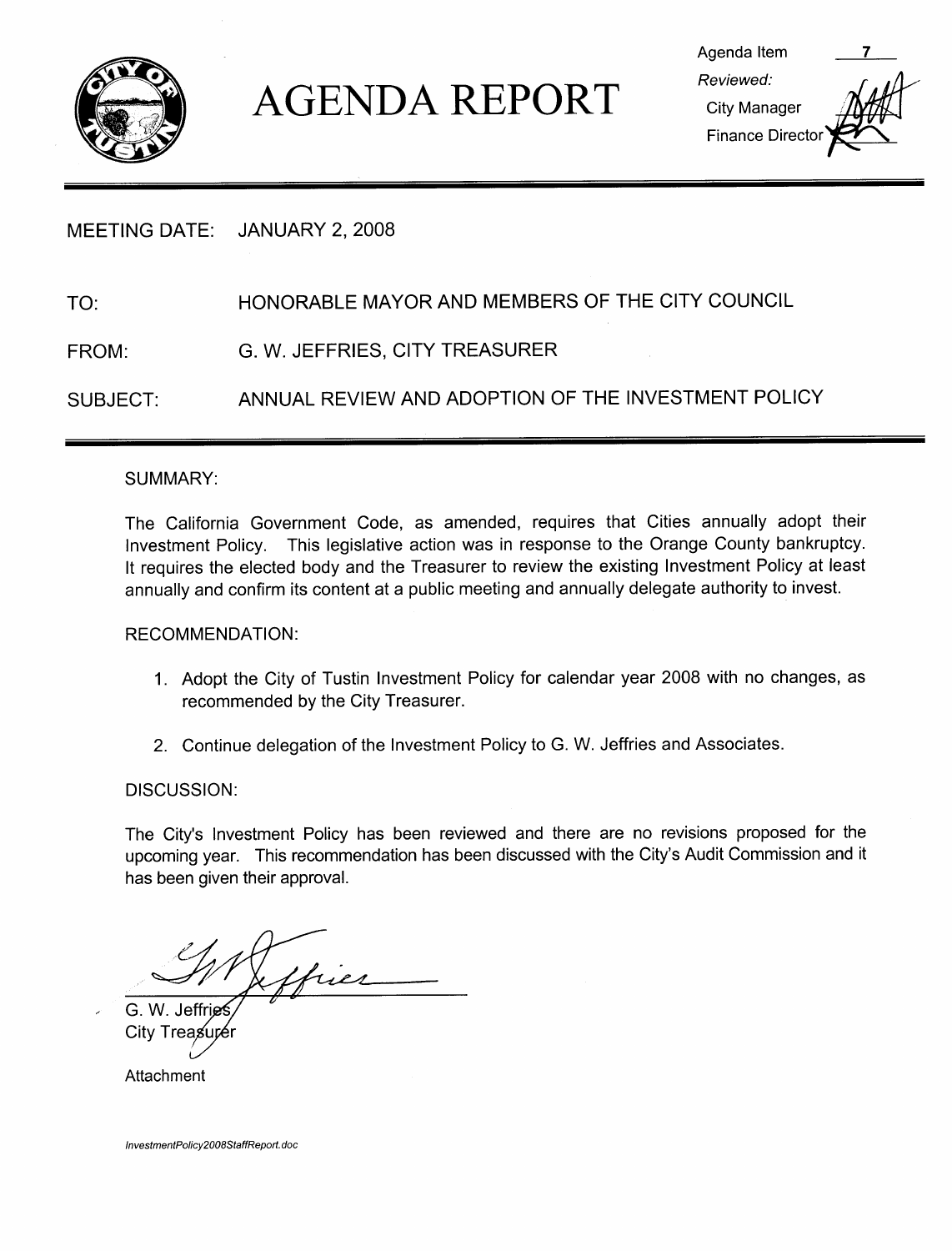

**Finance Department** 

# **City of Tustin**

300 Centennial Way Tustin, CA 92780

> Director  $(714) 573 - 3061$

# CITY OF TUSTIN STATEMENT OF INVESTMENT POLICY

 $(714) 573 - 3060$ Water Billing

Secretary

(714) 573-3075

FAX (714) 832-0825

### **I. GENERAL**

## PURPOSE

This statement is intended to provide quidelines for the investment of the City's temporary idle cash, and to outline the policies for maximizing the efficiency of the City's Cash Management System. The ultimate goal is to enhance the economic status of the City while protecting its pooled cash. It is the intent of the City Council that all deposit and investment activities authorized by this policy shall be at the sole discretion of the City Treasurer as to selection and appropriateness

# **SCOPE**

It is intended that this policy cover all funds and investment activities under the direct authority of the City

### OBJECTIVE

**ОВЈЕСТІ**<br>The City's<br>and rever Cash Management System is designed to monitor and forecast expenditures and revenues, thus enabling the City to invest funds to the fullest extent possible. The City investments meet the criteria established for safety and availability. The investment portfolio will be diversified to avoid incurring unreasonable risks regarding specific security types or individual financial institutions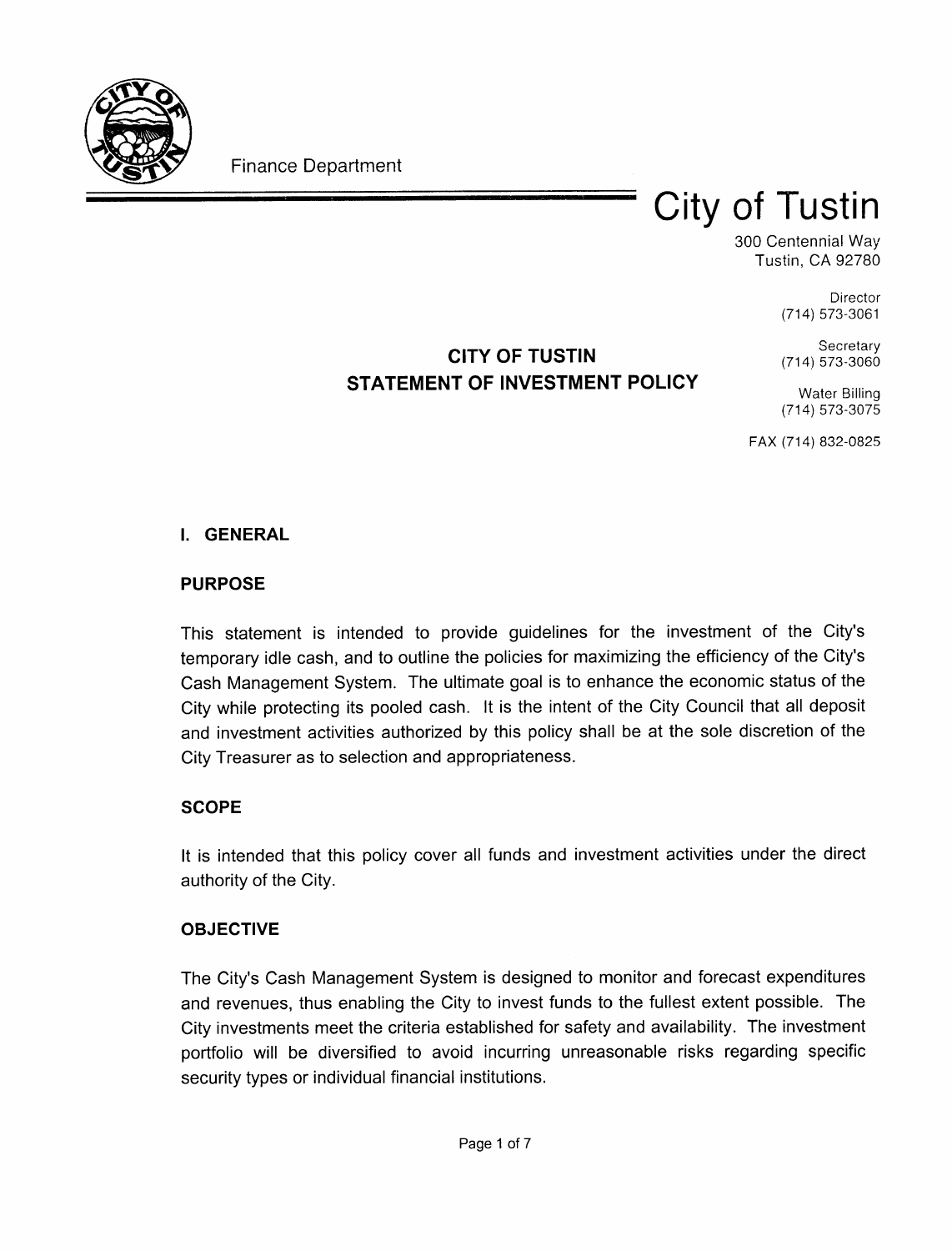#### **POLICY**

The City of Tustin operates its temporary pooled idle cash investments under the prudent man rule (Civil Code Sec. 2261, et seq. and Government Code Section<br>53600.3). The prudent man rule states, in essence, that "in investing....property for the FOLICY<br>The City of Tustin operates its temporary pooled idle cash investments under the<br>prudent man rule (Civil Code Sec. 2261, et seq. and Government Code Sectior<br>53600.3). The prudent man rule states, in essence, that "i benefit of another, a trustee shall exercise the judgment and care, under the circumstances then prevailing, which men of prudence, discretion and intelligence<br>exercise in the management of their own affairs...." This affords the City a broad exercise in the management of their own affairs...." spectrum of investment opportunities so long as the investment is deemed prudent and allowable under current legislation of the State of California Government Code Section 53600 et seq.) and the guidelines established by the following prioritized criteria for selecting investments

1. Safety. It is the primary duty and responsibility of the City, City Council, City Treasurer and Director of Finance at all times to protect, preserve and maintain intact the principal placed in trust with the City on behalf of the citizens of the community

**2.** Availability. An adequate percentage of the portfolio shall be maintained in liquid, short-term securities which can be converted to cash as necessary to meet disbursement requirements

**3.** Yield. Yield is to be a consideration only after the basic requirements of adequate safety and availability have been met

Legal Investment Authority. Temporarily idle monies shall be invested in accordance with State and local laws and regulations and this Statement of Investment Policy.

**Statement of Investment Policy.** Each year after review and report by the Audit Committee, the Treasurer shall submit to the City Council a proposed Statement of Investment Policy for Council consideration and adoption as submitted, or as revised by the City Council

Cash Purchase Only. All securities shall be purchased on a delivery vs payment (DVP) basis only. Securities shall not be purchased on margin, credit or for other than full cash payment and shall not be pledged as collateral

Reverse Repurchase Agreements. Funds shall not be invested directly in reverse repurchase agreements

Selling Securities Prior to Maturity. Generally, losses will be acceptable on a sale before maturity if the reinvested proceeds will earn income with a present value greater than the present value of the income that would have been generated by the old investment, considering any capital loss or foregone interest on the original investment.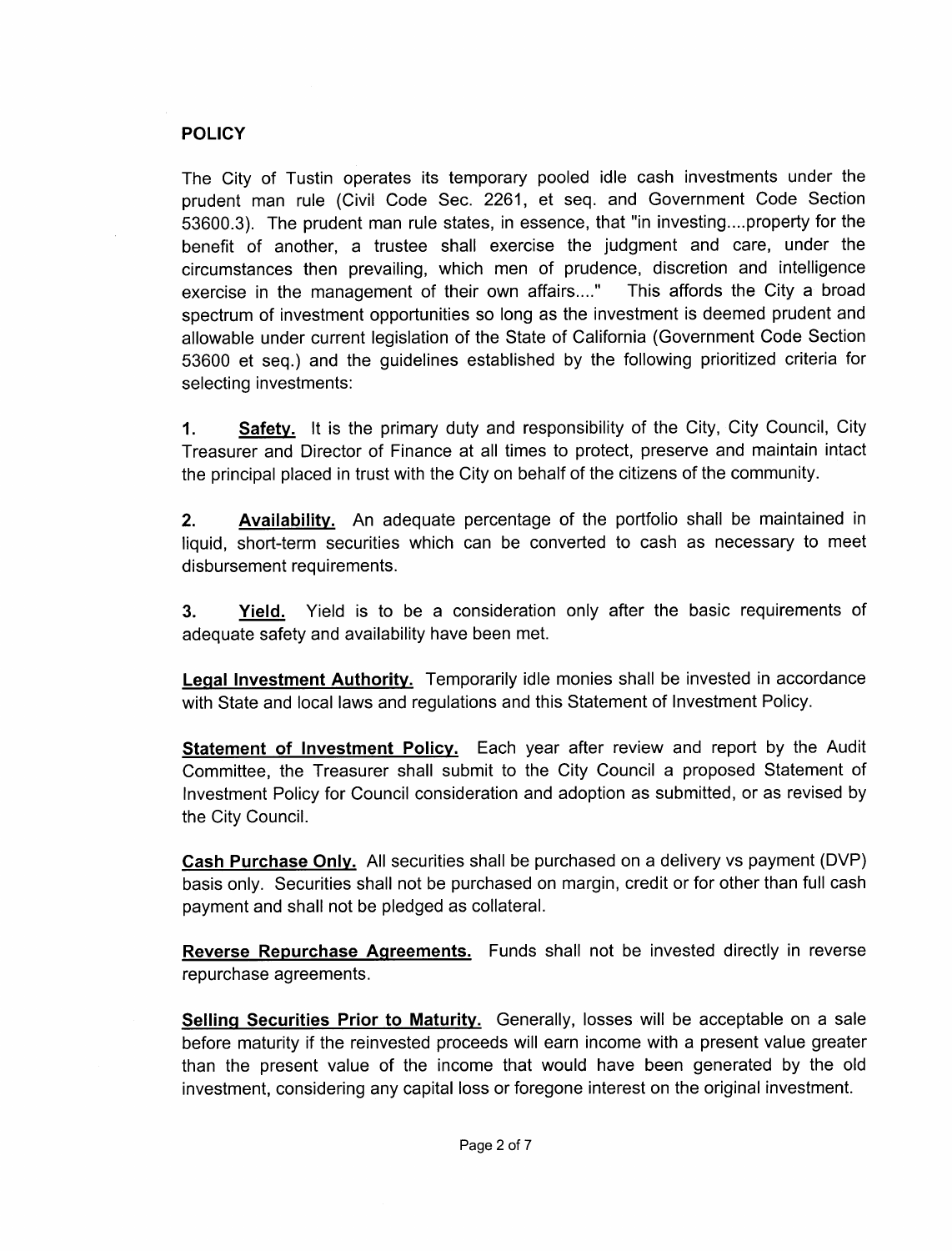Performance Standards. The investment portfolio will be designed to obtain a marketaverage rate of return during budgetary and economic cycles, taking into account the **Performance Standards.** The investment portfolio will be designed to obtain a market-average rate of return during budgetary and economic cycles, taking into account the City's investment risk constraints and cash flow ne City's investment risk constraints and cash flow needs. The market-average rate of return is defined as the U.S. Treasury security yield which most closely matches the portfolio's weighted average maturity (WAM) as stated on the monthly investment report, using a 12-month moving average.

**Quarterly Reports.** The Treasurer shall render a quarterly report to the City Council, City Manager and internal and external auditors, which states its relationship to the Statement of Investment Policy. Sample attached, Exhibit I.

Required elements of the quarterly report are as follows

- a Type of investment
- b. Institution.
- c. Date of maturity.
- d. Par value.
- e. Amount of deposit or cost of the security.
- f. Rate of interest / discount and yield.
- g. Statement relating the report to the Statement of Investment Policy.
- h. Statement that there are sufficient funds to meet the next 6 months' obligations
- i. The current book value.
- j.<br>k. The current market value
- Average portfolio life.
- I. Average portfolio yield.
- m. Current treasury yield that most closely matches average portfolio life.

Frace portfolio life.<br>
Reports of the State Treasurer's Local Agency Investment Fund (LAIF) or other qualified<br>
Fracepted in lieu of subparagraphs a. through I. to support City deposits in<br>
the funds Shall be accepted in l funds shall be accepted in lieu of subparagraphs a through I to support City deposits in the funds. The Treasurer also shall render a monthly report of investment transactions. Sample attached, Exhibit II.

II. GUIDELINES. The following directions and limitations are established hereby to direct and control investment activities in such a manner that above-stated goals are achieved

**Delegation of Authority.** California Government Code, Section 53607 provides the authority for the legislative body of the local agency to invest funds of the local agency or to delegate that full responsibility to the Treasurer of the local agency. Under City of Tustin Ordinance No. 832, the City Council has authorized the City Treasurer to invest City funds in accordance with California Government Code Section 53600, et. seq.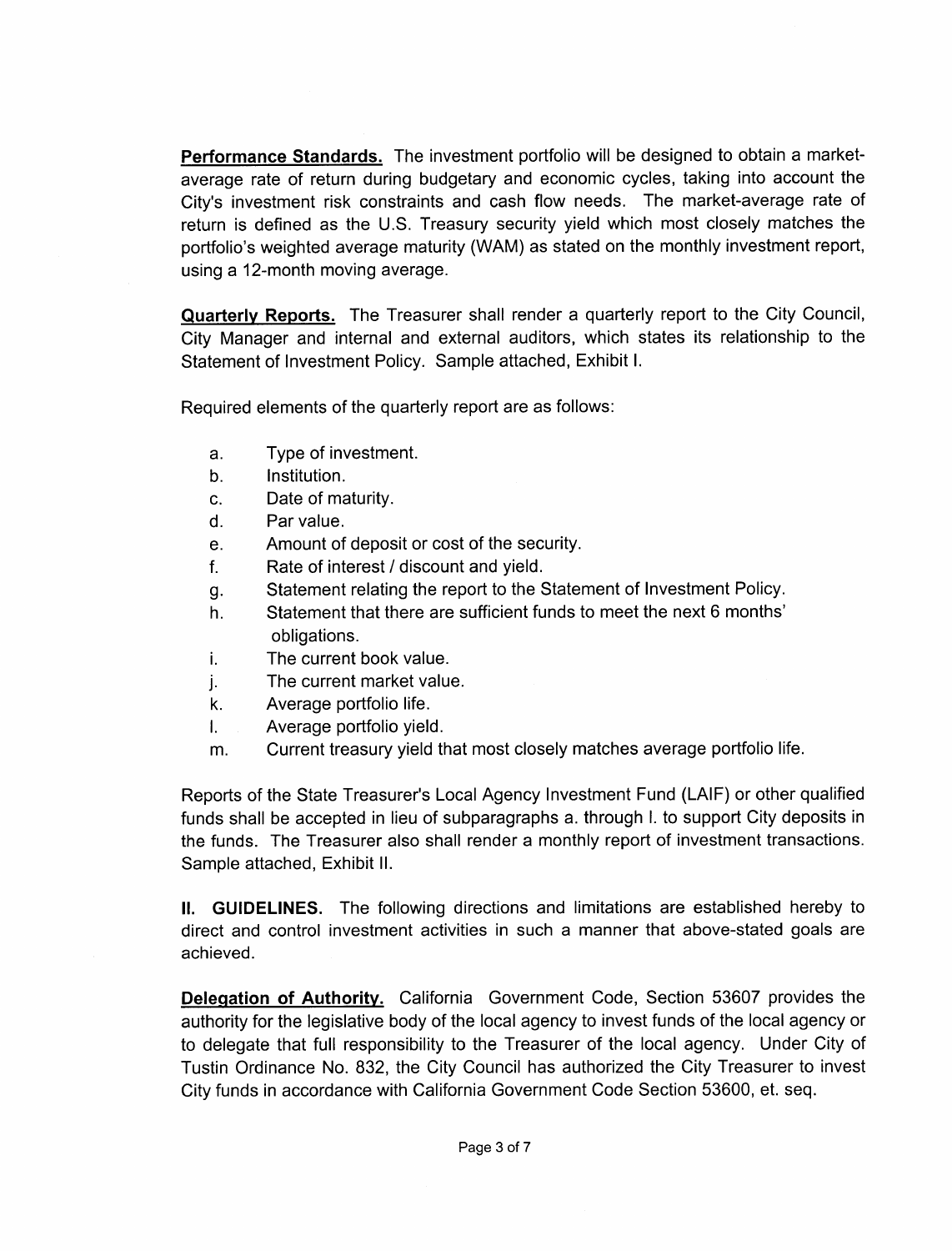Ethics and Conflicts of Interest. The City Treasurer shall refrain from personal business activity that could conflict with proper execution of the investment program or which could impair the ability to make impartial investment decisions. The City Treasurer is governed by Government Code Section 1090 et. seq.; the Political Reform Act of 1974 regarding disclosure of material financial interests; disqualification Treasurer is governed by Government Co<br>Act of 1974 regarding disclosure of<br>requirements and the City's gift regulation.<br>.

Investment Transactions. Every investment transaction shall be reviewed, authorized and documented by the Treasurer

Pooled Cash. Wherever practical, the City's cash shall be consolidated into one bank account and invested on a pooled basis. Interest earnings shall be allocated according Pooled Cash. Wherever practical, the account and invested on a pooled basis<br>to each fund's cash balance as required.

Competitive Bids and Offers. Purchase and sale of securities shall be made on the basis of documented competitive offers and bids whenever practical. Documented opinions of reasonableness are acceptable substitutes if necessary

Cash Forecast. The cash flow for the City shall be analyzed with the receipt of revenues and maturity of investments scheduled so that adequate cash will be available to meet disbursement requirements

Investment Limitations. Security purchases, deposits and holdings shall be include only the following

- maintained with statutory limits imposed by the California Government Code and shall<br>include only the following:<br>a. Negotiable certificates of deposit (NCDs). As authorized by California<br>Government Code Section 53601.(h), a. Negotiable certificates of deposit (NCDs). As authorized by California<br>Government Code Section 53601.(h), Treasurer may purchase such NCDs of
- Government Code Section 33601.((i), Treasure<br>global banks only with highest short-term ratings<br>Prime quality Commercial Paper, highest letter<br>ratings by Moody's or Standard and Poors, A1<br>exceed twenty-five (25) percent of b. Prime quality Commercial Paper, highest letter and numerical short term debt ratings by Moody's or Standard and Poors, A1 or P1 or equivalent; but not to exceed twenty-five (25) percent of invested funds at the time of purchase and limited to a maximum maturity of pipety (90) days. Average weighted limited to a maximum maturity of ninety (90) days. Average weighted maturity shall not exceed 31 days if Commercial Paper exceeds fifteen (15) percent of total portfolio assets exceed twenty-five (25) percent of invested funds at the time of purchase and<br>limited to a maximum maturity of ninety (90) days. Average weighted maturity<br>shall not exceed 31 days if Commercial Paper exceeds fifteen (15) p
- Investment Fund (LAIF), and Mutual Funds, as authorized by California Government Code section 53601 et seq. if in the judgment of the Treasurer, they Investment Fund (LAIF), and Mutual Funds, as authorized by California<br>Government Code section 53601 et seq. if in the judgment of the Treasurer, they<br>meet MTA of US&C suggested due diligence standards, or are rated in the<br> highest category by <sup>a</sup> nationally recognized rating service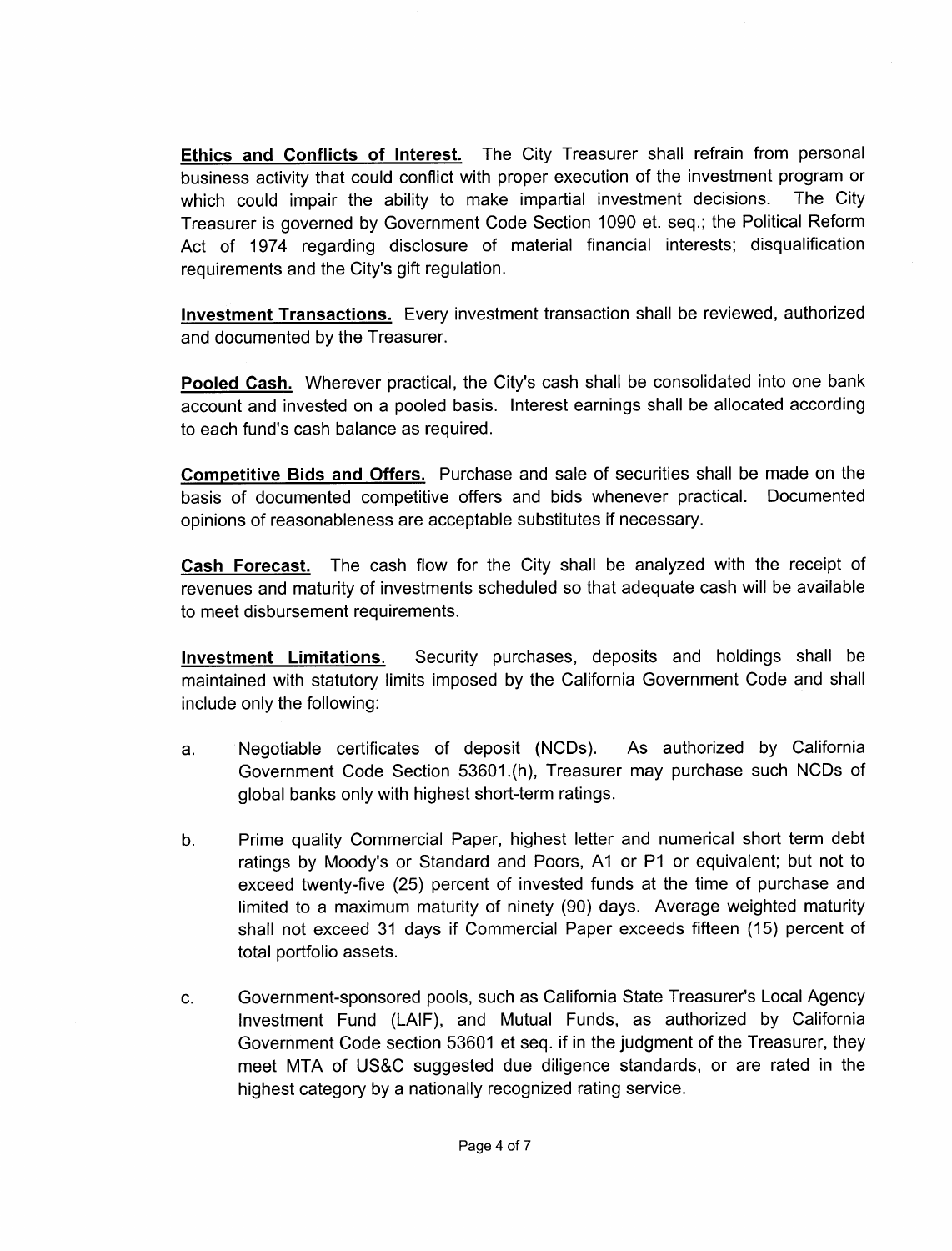- d. Commercial Bank Time Drafts (Bankers Acceptances), highest letter and Commercial Bank Time Drafts (Bankers Acceptances), highest letter and<br>numerical short term debt ratings by Moody's or Standard and Poors, A1 or P1 or<br>equivalent; but not in excess of twenty-five (25) percent of invested fu numerical short term debt ratings by Moody's or Standard and Poors, A1 or P1 or time of purchase with a maximum maturity of one hundred and eighty (180) days.
- e. Corporate notes of a maximum maturity of five (5) years remaining to stated final maturity, issued by corporations organized and operating within the U.S. or by depository institutions licensed by the U.S. or any State, and operating within the depository institutions licensed by the U.S. or any State, and operating within the<br>U.S. Notes eligible for investment under this subdivision shall have a long term maturity, issued by corporations organized and operating within the U.S. or by depository institutions licensed by the U.S. or any State, and operating within the U.S. Notes eligible for investment under this subdivision s
- f. Municipal Securities. If appropriate, City Treasurer may invest in City obligations,<br>as well as other suitable local and State of California securities. Such as well as other suitable local and State of California securities. Such investments of other than City securities shall be rated not less than A by Municipal Securities. If appropriate, City Treasurer may invest in City obligations,<br>as well as other suitable local and State of California securities. Such<br>investments of other than City securities shall be rated not les Moody's or Standard & Poor's and shall not exceed ten percent (10%) of total portfolio and five percent (5%) of any one issuer's securities. Maximum City portions and two persont (5%) or any one locate of costanties. Intermediately<br>exposure to a single issuer shall not exceed 10% for State of California securities and 5% for all other local agency securities. Corporate notes of a maximum maturity of five (5) years remaining to stated final<br>maturity, issued by corporations organized and operating within the U.S. or by Co-<br>depository institutions licensed by the U.S. or any State
- g Federal Agency bonds or notes, but not in excess of fifty (50) percent of invested funds at time of purchase with a maximum maturity of five (5) years remaining to stated final maturity
- h. U.S. Treasury securities not exceeding five (5) years to final maturity.
- Federal Agency bonds or notes, but not in excess or miy (50) percent or invested<br>funds at time of purchase with a maximum maturity of five (5) years remaining to<br>stated final maturity.<br>U.S. Treasury securities not exceedin i. authorized by borrowing documents. Guarantors of such contracts shall have at least an AA rating by two major investment services. Contracts shall contain market value protection in case of downgrading by including delivery of cash or Treasury securities, at the election of the City.
- j. Mutual Funds. Money market mutual funds as permitted by calibridation and discussion of the Government Code 53601(k) are authorized if deemed appropriate by the Treasurer after due diligence similar to Investment Limitations (subparagraph c).
- k. Repurchase Agreements. Repurchase agreements, including those under bank sweep account arrangements, as permitted by California Government Code Treasure<br>Repurcha<br>sweep a<br>53601(i)<br>similar to 53601(i) are authorized if deemed appropriate by Treasurer after due diligence similar to Investment Limitations subparagraphs a. and c.

Liquidity. The marketability (salability) of a security shall be considered at the time of purchase since the security may have to be sold at a later date to meet an unanticipated cash demand ility) of a<br>ve to be so<br>Page 5 of 7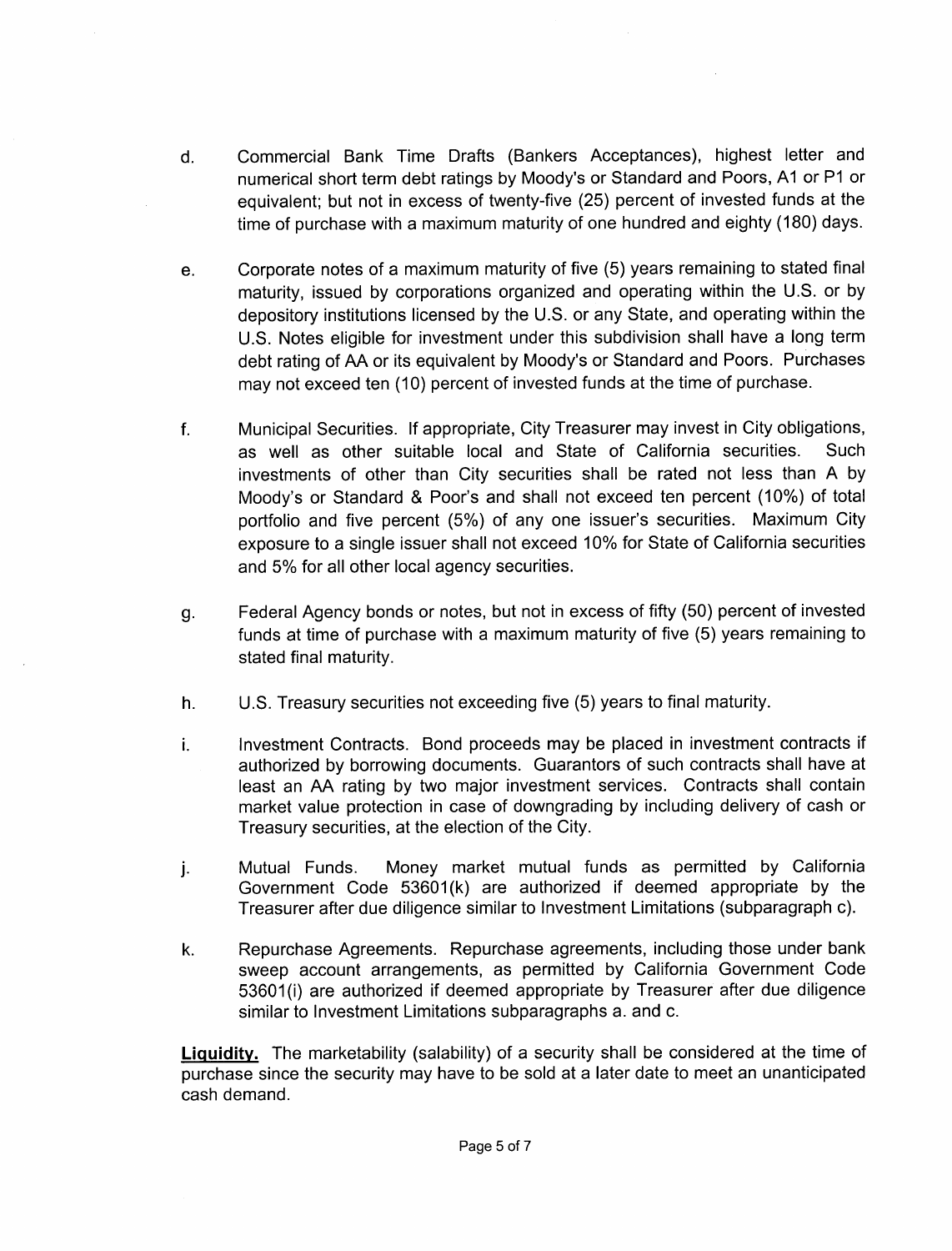Maturity Limitations. As a general rule, intermediate-term maturities shall not represent a significant percentage of the total portfolio. Unless previously authorized by City Council, no investment may have a term final stated maturity longer than five (5) years. At the time of purchase, holdings with maturities greater than one (1) year shall not exceed thirty-five (35) percent of the total portfolio.

Collateral. Collateral requirements are addressed in California Government Code Section 53652 All active and inactive deposits must be secured at all times with eligible securities in securities pools pursuant to Sections 53656 and 53657 Eligible securities held as collateral shall have a market value in excess of the total amount of all deposits of a depository as follows

- --government securities at least 110 percent.
- --mortgage backed securities, at least 150 percent.

Authorized Broker/Dealers. Investments shall be transacted only through Authorized Broker/Dealers which have been reviewed and approved by the Treasurer for reliability, credit worthiness and trustworthiness

Diversification. The portfolio shall consist of various types of securities approved by statute and this Statement of Investment Policy as well as varied issuers and maturities

Safekeeping. Securities purchased from broker/dealers shall be held in third party **Diversification.** The portfolio shall consist of various types of securities approved by statute and this Statement of Investment Policy, as well as varied issuers and maturities.<br> **Safekeeping.** Securities purchased from trustee designated by the Treasurer. Said securities shall be held in the name of the City with the trustee executing agreements and confirmations of investment transactions as directed by the City Treasurer

III. STRATEGY. Strategy refers to the plan to manage financial resources in the most advantageous manner

**Economic Forecasts.** The Treasurer periodically may obtain economic forecasts from economists and financial experts through bankers and broker/dealers in order to assist in the formulation of investment plans

Implementing Investment Strategy. The Treasurer shall execute investment transactions which conform to current and anticipated cash requirements, interest rate trends, and stated investment strategy.

Relationships. The Treasurer shall maintain a close working relationship with the departments of the City to anticipate and accommodate disbursements of City funds For liquidity planning purposes, Department Heads shall apprise the Treasurer when large expenditures (over \$500,000) are anticipated.

<u>Preserve Portfolio Value.</u> The Treasurer shall develop an investment strategy that<br>maintains earnings consistent with defined "Performance Standards" (page 2) and<br>preserves the value of the City's portfolio. maintains earnings consistent with defined "Performance Standards" (page 2) and preserves the value of the City's portfolio.